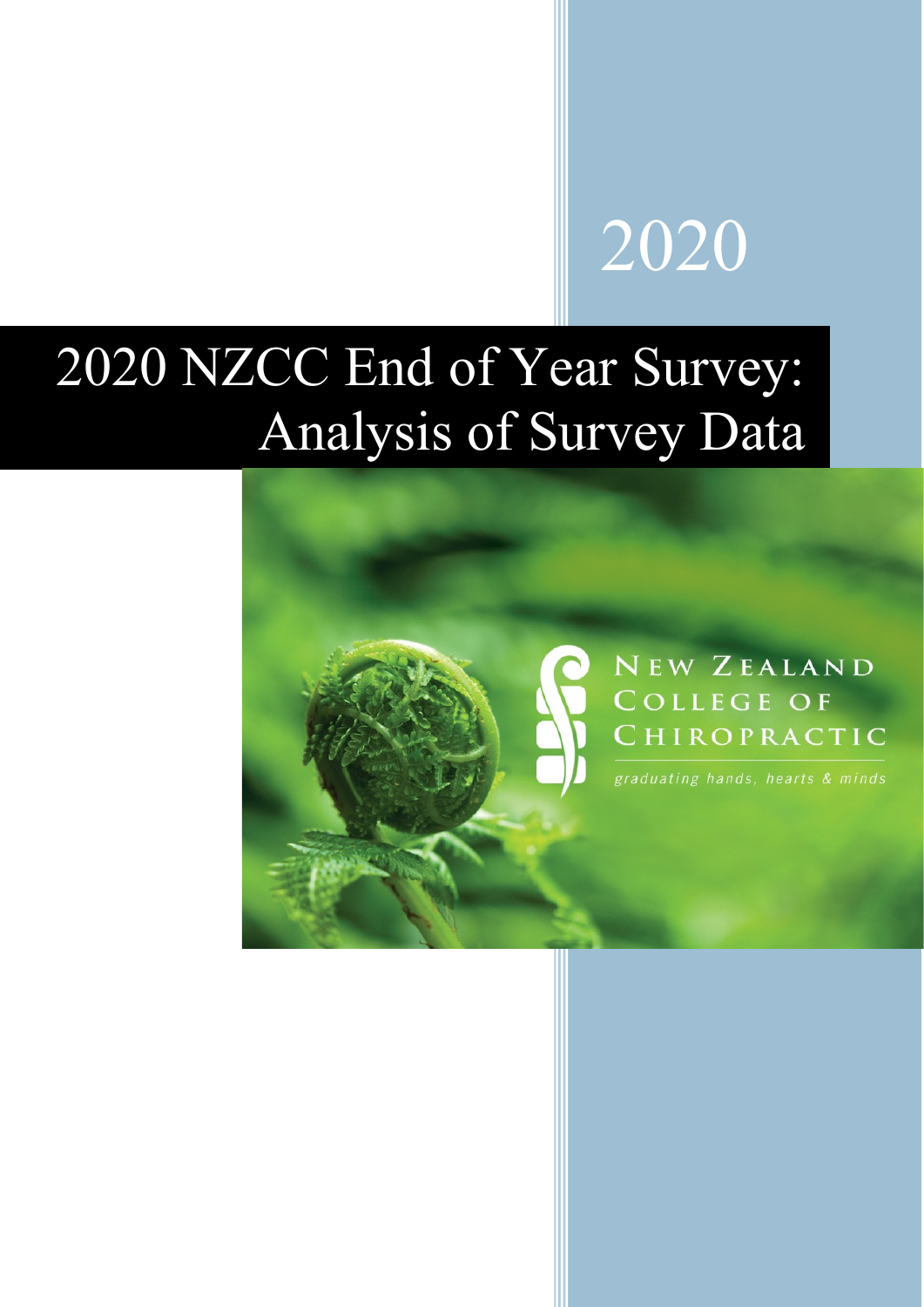# **Contents**

<u> Termin de la propincia de la propincia de la propincia de la propincia de la propincia de la propincia de la p</u>

÷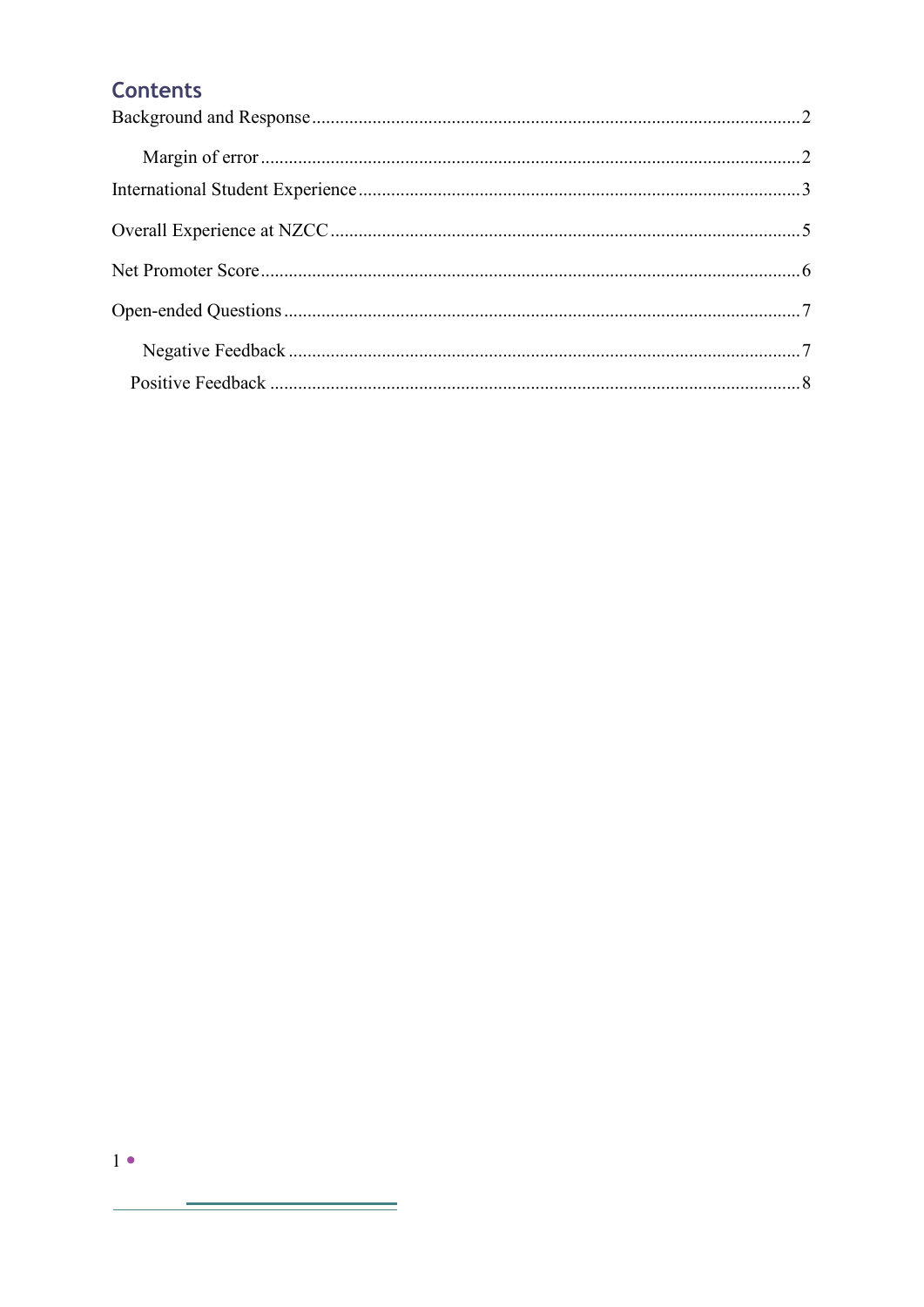# 2020 NZCC End of Year Survey: Analysis of Survey Data

# <span id="page-2-0"></span>Background and Response

The 2020 end of year survey was conducted in October/November 2020. Two hundred and thirty-eight students, representing 79% of the student body, completed the 2020 end of year survey. This is consistent with the 2018 (75%) and 2019 (78%) completion rates.

Sixty-five international students responded to the survey and 173 domestic students responded, which is consistent with the 2019 survey. The percentage of students in each year group that responded were:

| <b>Response Rate</b> | 2018<br><b>RESPONSE</b><br><b>RATE</b> | 2019<br><b>RESPONSE</b><br><b>RATE</b> | 2020<br><b>RESPONSE</b><br><b>RATE</b> |
|----------------------|----------------------------------------|----------------------------------------|----------------------------------------|
| Year 1               | 76%                                    | 79%                                    | 82%                                    |
| Year 2               | 69%                                    | 64%                                    | 78%                                    |
| Year <sub>3</sub>    | 95%                                    | 89%                                    | 81%                                    |
| Year 4               | 63%                                    | 78%                                    | 76%                                    |
| <b>Overall</b>       | 75%                                    | 78%                                    | 79%                                    |

#### <span id="page-2-1"></span>Margin of error

Based on the completion rate, the margin of error in the survey is 3% for the overall results. The margin of error for individual year group results was 5-6% and for international student results the margin of error was 4%. When considering results that are reported 'out of 5', this means the margin of error is between 0.15-0.30.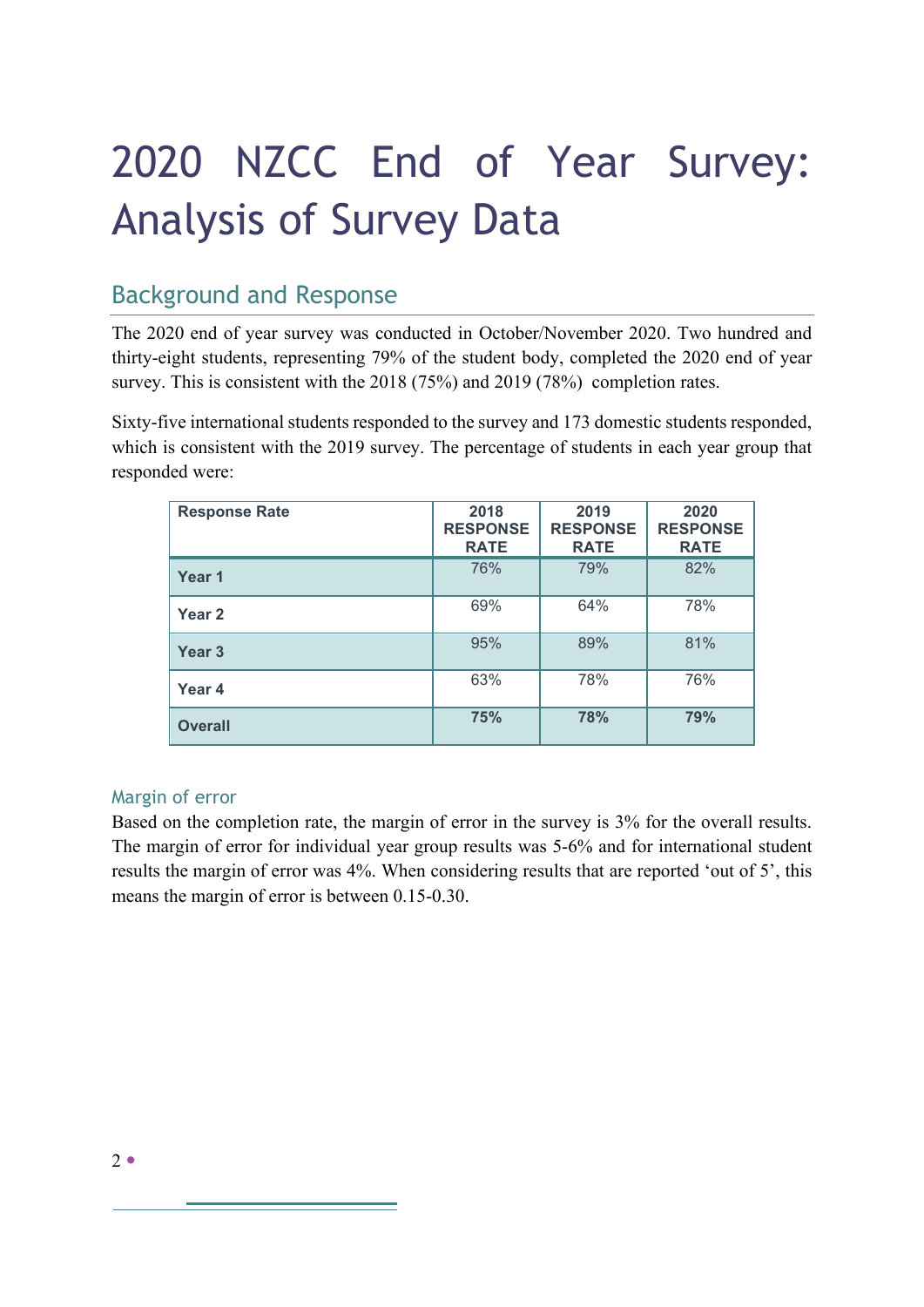# <span id="page-3-0"></span>International Student Experience

International students were asked to provide feedback about the support services offered by the College and how well informed they felt they were with respect to contact information and processes to follow for various situations that may arise. The responses were similar to those received previously and were in general positive (mean scores are out of a maximum value of 5). The question that again received the fewest favourable responses related to knowing who the appeal authority is that they can contact if they feel the College has breached the code of practice for pastoral care. There was a good increase in the percentage of international students who knew the emergency phone number and a small decrease in the rating of the effectiveness of support services.

| <b>International Student Experience</b>                                | <b>2017 MEAN</b><br><b>SCORE</b> | <b>2018 MEAN</b><br><b>SCORE</b> | <b>2019 MEAN</b><br><b>SCORE</b> | <b>2020 MEAN</b><br><b>SCORE</b> |
|------------------------------------------------------------------------|----------------------------------|----------------------------------|----------------------------------|----------------------------------|
| <b>Pastoral care</b>                                                   | 4.26                             | 4.00                             | 4.21                             | 4.27                             |
| <b>Contact re welfare</b>                                              | 4.14                             | 4.27                             | 4.25                             | 4.29                             |
| <b>Appeal Authority</b>                                                | 3.80                             | 3.55                             | 3.95                             | 3.79                             |
| <b>Emergency Phone Number</b>                                          | 4.02                             | 4.22                             | 4.10                             | 4.60                             |
| <b>Effectiveness</b><br><b>of</b><br><b>Support</b><br><b>Services</b> | 4.70                             | 4.33                             | 4.63                             | 4.38                             |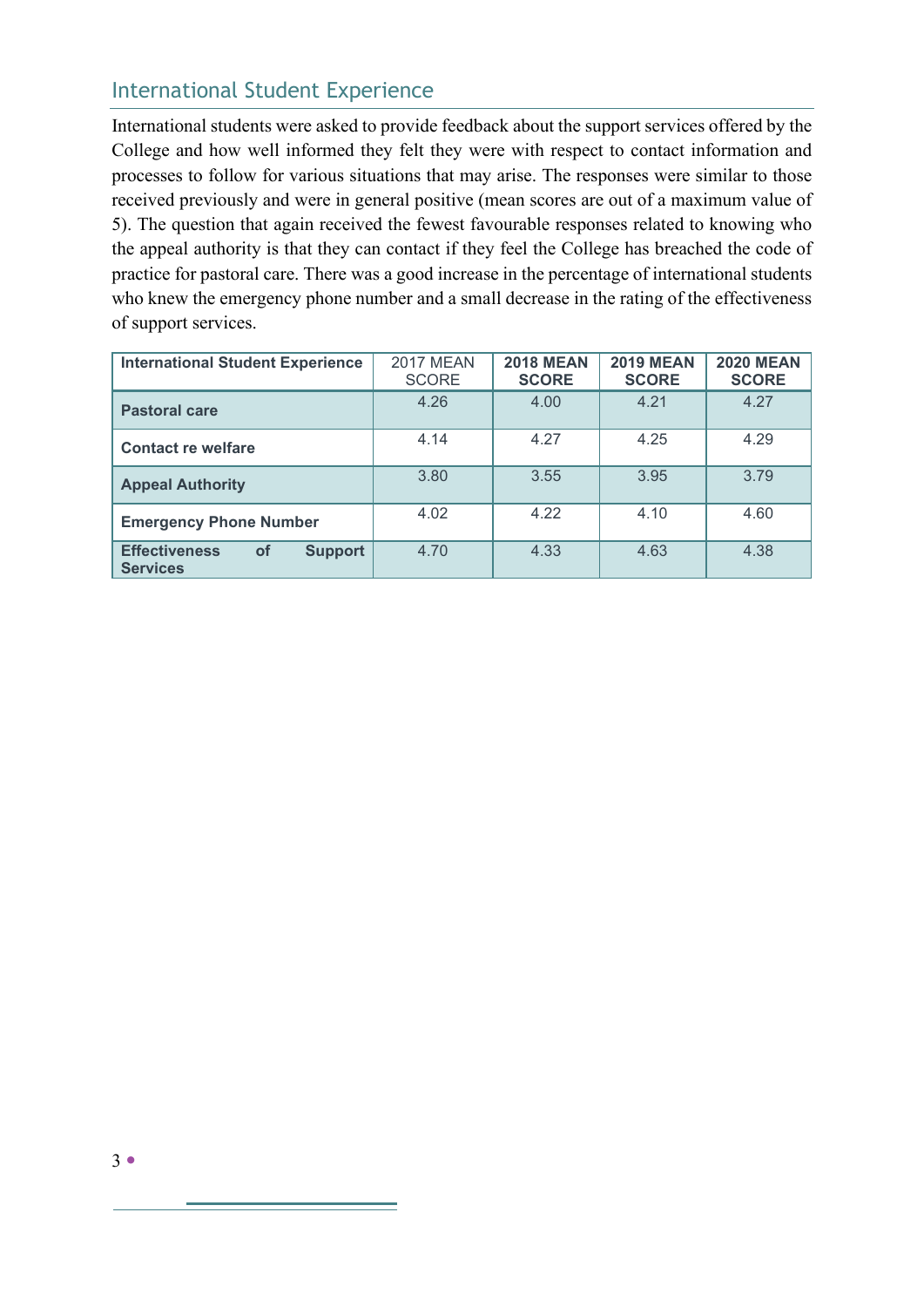# The Bachelor of Chiropractic

This section of the survey focused on the academic programme. The students were asked to choose a response that reflects their opinion about the following statements:

- Overall, I am satisfied with the level of academic teaching at NZCC
- Overall, I am satisfied with my experience as an Intern in the Chiropractic Centre (Yr3&4 only. Other years please tick N/A)
- Overall, the academic programme has clear goals and objectives
- Overall, the assessment of the academic programme has been fair
- Overall, the workload was appropriate
- Overall, the resources required were available
- Overall, the content of the academic programme has been good
- Overall, the academic programme is well organised and run
- Overall, I would recommend the Bachelor of Chiropractic to others

The 2020 results were consistent with the 2019 results in most categories. The workload again received the least favourable rating. There was a considerable drop in the intern experience rating in 2020 (3.77) compared to 2019 (4.27). There was also a small drop in the question about the programme being well organised. These decreases may reflect the impact Covid had on the programme in 2020, particularly the intern experience. However, there were also leadership changes in the Chiropractic Centre in 2020, so it is difficult to know what the major contributors were to the intern experience rating decrease.

| The Bachelor of Chiropractic           | <b>2017 MEAN</b><br><b>SCORE</b> | <b>2018 MEAN</b><br><b>SCORE</b> | <b>2019 MEAN</b><br><b>SCORE</b> | <b>2020 MEAN</b><br><b>SCORE</b> |
|----------------------------------------|----------------------------------|----------------------------------|----------------------------------|----------------------------------|
| <b>Academic Teaching</b>               | 4.14                             | 4.44                             | 4.30                             | 4.27                             |
| Intern Experience (years 3 and 4 only) | 3.58                             | 4.20                             | 4.27                             | 3.77                             |
| Academic Goals                         | 4.03                             | 4.36                             | 4.29                             | 4.28                             |
| Academic Assessment                    | 3.95                             | 4.23                             | 4.15                             | 4.14                             |
| Workload                               | 3.60                             | 3.91                             | 3.82                             | 3.66                             |
| Resources Available?                   | 3.91                             | 4.08                             | 4.10                             | 4.01                             |
| Academic Content?                      | 4.01                             | 4.29                             | 4.27                             | 4.20                             |
| Well Organised?.                       | 3.76                             | 4.06                             | 4.09                             | 3.89                             |
| Recommend the B Chiro                  | 4.26                             | 4.55                             | 4.43                             | 4.44                             |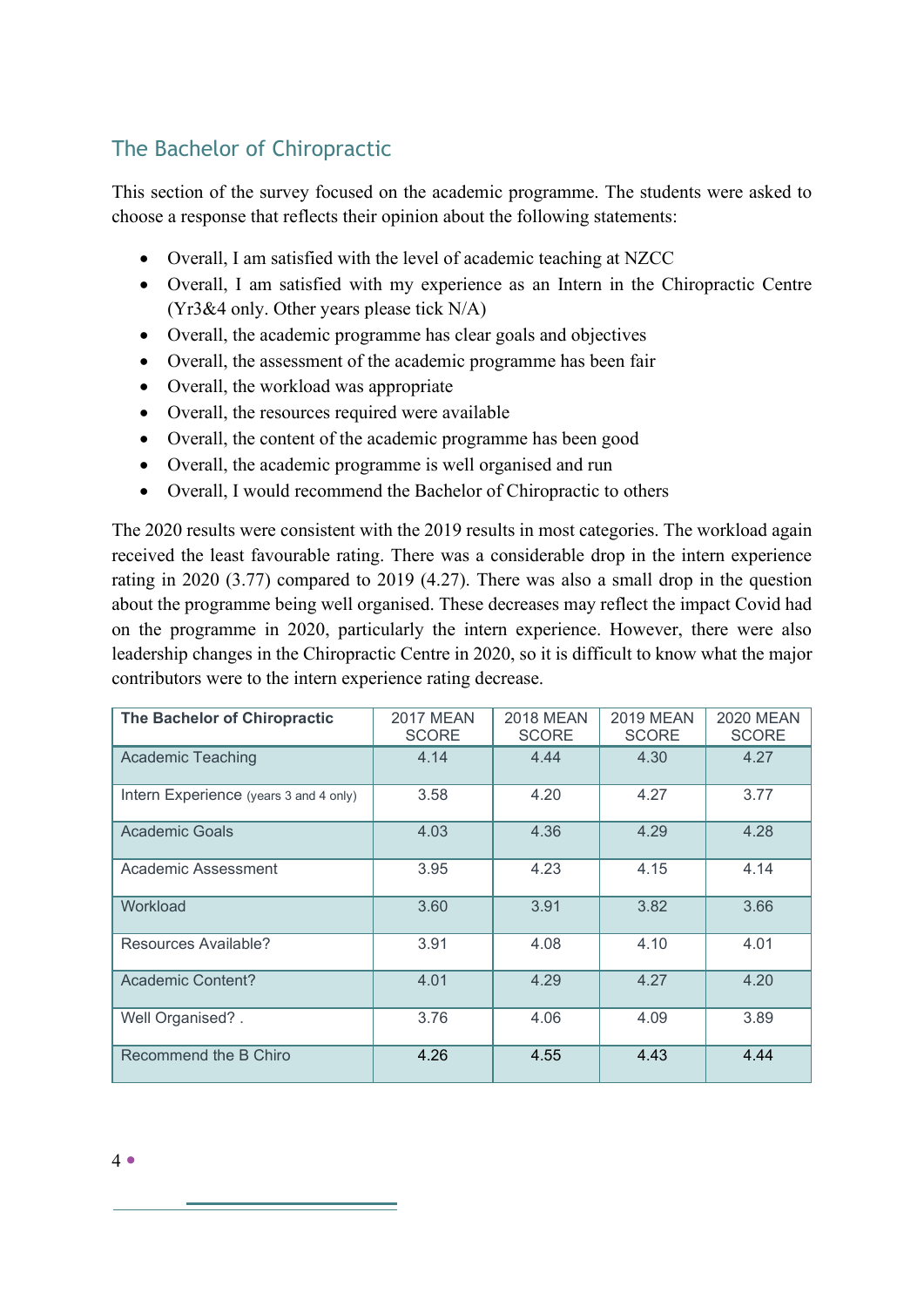# <span id="page-5-0"></span>Overall Experience at NZCC

This section asked students about their overall experience at the NZCC. The students were asked to choose a response that reflects their opinion about the following statements:

- Overall, I am satisfied with my student life at NZCC
- Overall, I am satisfied with the facilities and environment at NZCC
- Overall, I am satisfied with the student support at NZCC
- Overall, I am satisfied with the administration at NZCC
- Overall, the library meets my learning needs
- Overall, I am satisfied with the extra-curricular activities offered at NZCC
- Overall, I feel safe and secure while on campus
- Overall, I would recommend NZCC to others

The results were again generally positive, but with small decreases across most categories. Again, it is difficult to judge the impact Covid has had on these results. Interestingly, the category that had an increase in score was satisfaction with the extra-curricular activities offered by the College, which was arguably the most affected by the impact of Covid.

| <b>Overall Experience at the College</b> | <b>2017 MEAN</b><br><b>SCORE</b> | <b>2018 MEAN</b><br><b>SCORE</b> | <b>2019 MEAN</b><br><b>SCORE</b> | <b>2020 MEAN</b><br><b>SCORE</b> |
|------------------------------------------|----------------------------------|----------------------------------|----------------------------------|----------------------------------|
| Student life at NZCC                     | 3.91                             | 4.00                             | 4.00                             | 3.84                             |
| Facilities and environment               | 3.95                             | 4.05                             | 4.00                             | 3.93                             |
| Student support                          | 3.74                             | 3.90                             | 3.97                             | 3.74                             |
| Administration                           | 4.17                             | 4.09                             | 4.19                             | 4.10                             |
| The library                              | 4.06                             | 3.96                             | 3.94                             | 3.87                             |
| Extracurricular activities               | 3.91                             | 3.91                             | 3.80                             | 3.92                             |
| Safety and security                      | 4.46                             | 4.42                             | 4.42                             | 4.34                             |
| I would recommend NZCC to others         | 4.26                             | 4.30                             | 4.34                             | 4.14                             |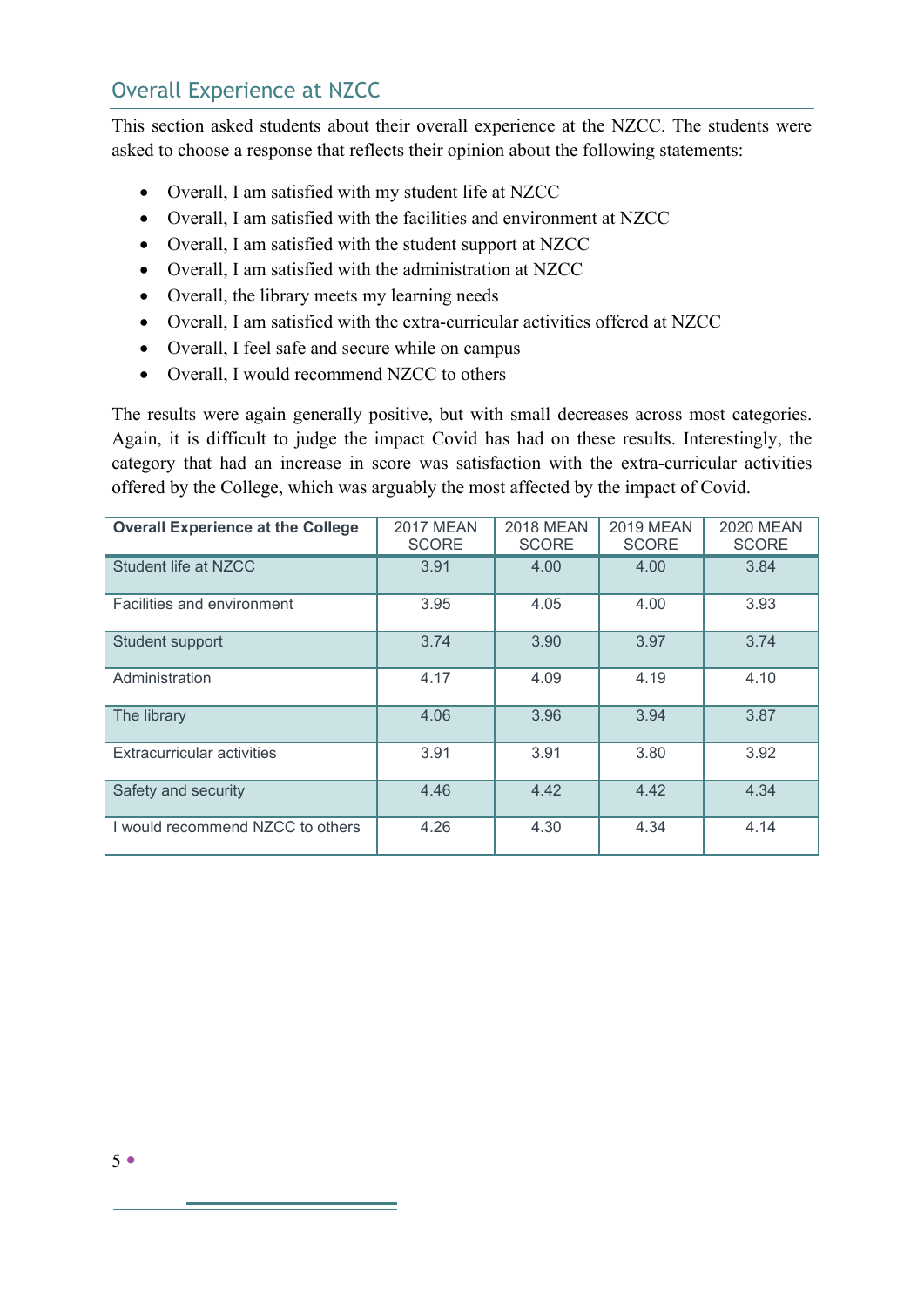# <span id="page-6-0"></span>Net Promoter Score

The net promoter score (NPS) is calculated using an 11-point scale (0-10) and the question 'How likely is it that you would recommend the New Zealand College of Chiropractic to a prospective student?' The score is then calculated by subtracting the percentage of detractors (those who give a score of 0-6) from promoters (those who score 9 or 10). The range of net promoter scores that are possible using this approach are -100 to +100. The median NPS across a range of businesses and industries in 2020 was 15, and an NPS of greater than 50 is considered to be excellent. In 2020 the overall NPS was 33, which is a drop compared to recent years.

In the past it was identified that students became less supportive of the programme as they entered their final years. Therefore, the NPS results have also been broken down by year group. The table below summarises these results. There was a decrease in NPS for all year groups, particularly in year 4 in 2020. It is likely that year 4 students were most impacted by the Covid lockdown and the resulting uncertainty regarding their ability to meet Chiropractic Centre requirements.

Internationally, NPS scores across most industries have been heavily impacted in 2020 by the Covid pandemic. The Qualtrics XM Institute reported that across the 20 industries that they track, NPS scores decreased from 30 in 2019 to 15 in 2020 on average, with younger consumers accounting for most of the decline. Amongst individuals aged between 18-34, their average net prompter score across 110,000 NPS scores measured, decreased from 23 to minus 8.

| <b>Year Level</b> | <b>2017 NPS</b> | <b>2018 NPS</b> | <b>2019 NPS</b> | <b>2020 NPS</b> |
|-------------------|-----------------|-----------------|-----------------|-----------------|
|                   |                 |                 |                 |                 |
|                   |                 |                 |                 |                 |
|                   |                 | 56              |                 |                 |
|                   | 30              | 55              |                 |                 |
| College-wide      |                 |                 |                 |                 |

### Net Promoter Score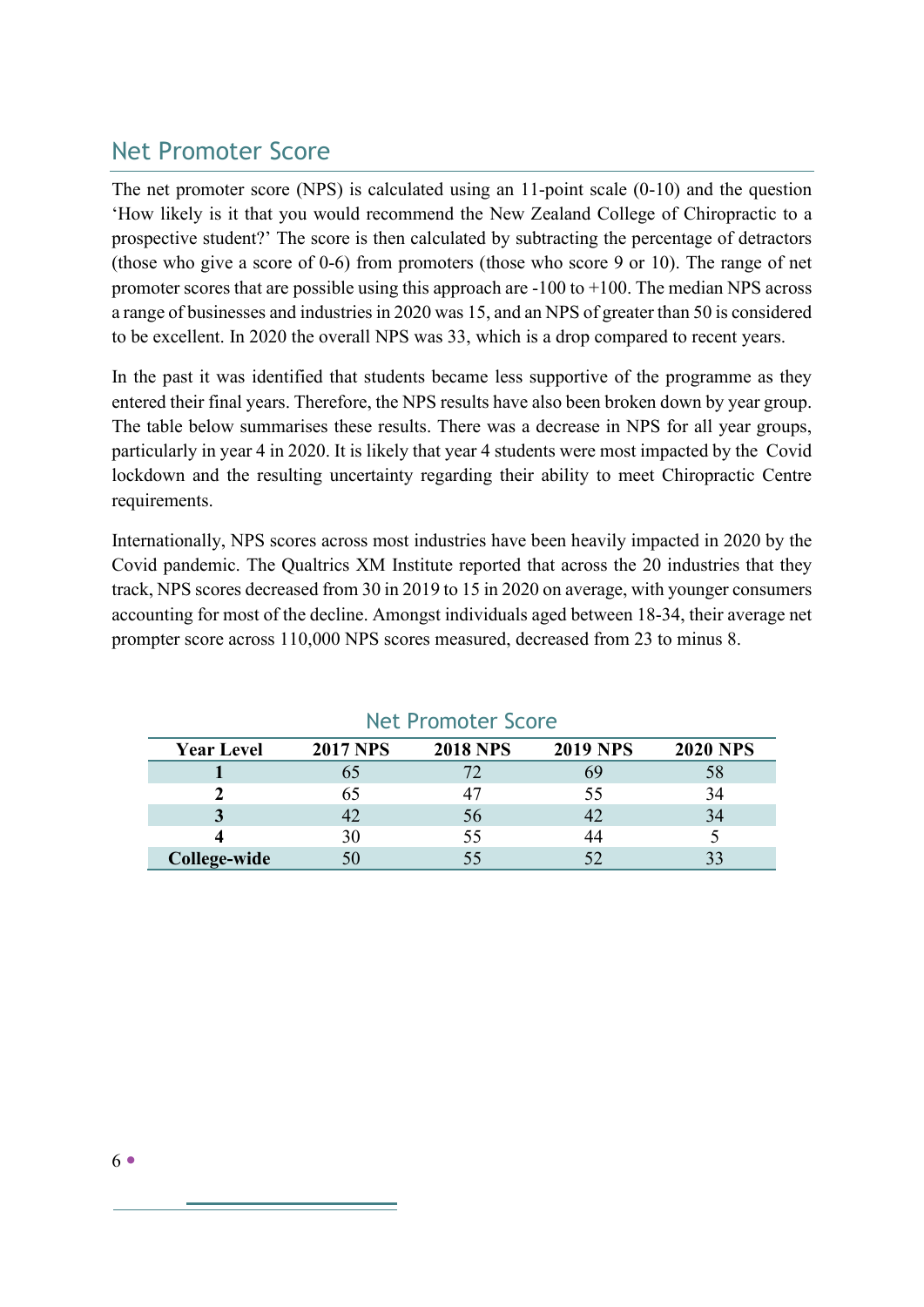# <span id="page-7-0"></span>Open-ended Questions

Students were given the opportunity to provide written feedback about the aspects of the programme they felt were most positive and the aspects that they felt could have been improved in relation to their experience at NZCC in 2020.

#### <span id="page-7-1"></span>Negative Feedback

The first open-ended question asked, 'How could your experience this year at NZCC have been improved?' The overriding theme to come through related to Covid and the impact it had on stress levels, mental health and workloads. Amongst year 4 students, mentor support and engagement in the Chiropractic Centre and the Chiropractic Centre environment was also a consistent theme that they felt could be improved. The word cloud below summarises the content of responses relating to how students felt the College could be improved.

#### *2020 Word Cloud*

Q7 How could your experience this year at NZCC have been improved?

parking Better wifi much bit online assessments teaching papers lockdown communication Chiropractic centre practice Stress chiropractic Class lot Centre rooms test Better mentors made hands Vear help **Mentors** great Better lectures COVID managing Less organisation N interns Students resources time mental health SUDDOIT difficult SC hool available US feel need bad Workload Unsure Na lack Student Support maybe think organised well practice members Less workload

#### *2019 Word Cloud*

Q12 How could your experience this year at NZCC have been improved?

equipment help people etc nice things centre academic space already study longer feel hours life also Na patients resources content time clubs N us need involved

Support activities Students better computers Vear lecturers **better** available **Classes** Maybe Less lot **SChool** say

**Great** pay know booked **events** lectures stress none think computers mentors ways Work talk requirements groups used balancing Nothing little made technique chairs courses